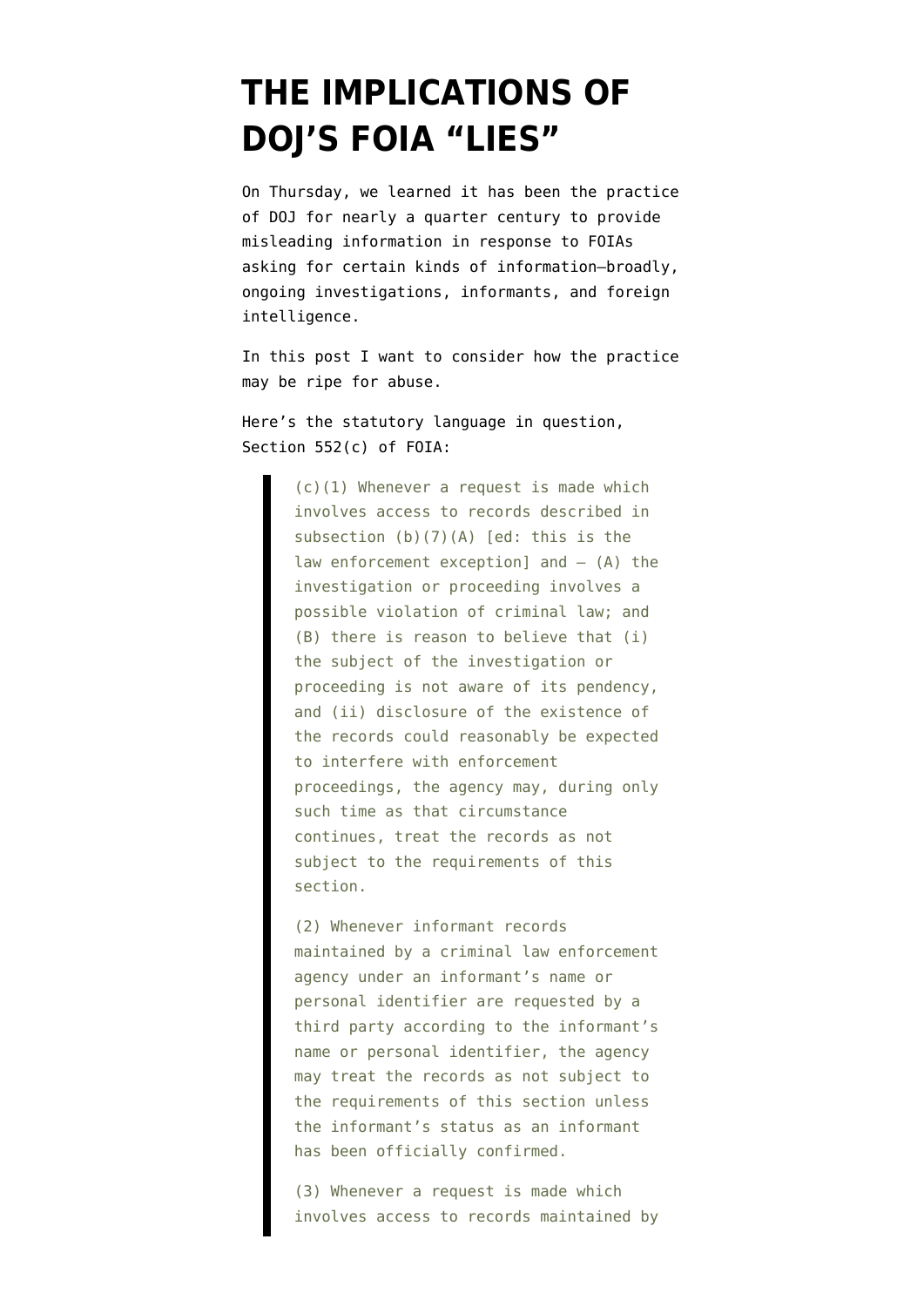the Federal Bureau of Investigation pertaining to foreign intelligence or counterintelligence, or international terrorism, and the existence of the records is classified information as provided in subsection (b)(1) [ed: this is the exemption for information that has been properly classified according to Executive Order], the Bureau may, as long as the existence of the records remains classified information, treat the records as not subject to the requirements of this section.

Let's take each of these in order.

Ongoing Legal Investigation

The first exclusion–for information that might tip the subject of an investigation into a potential crime to that investigation and therefore lead her to, for example, destroy evidence–makes a bit of sense.

But it seems ripe for abuse in several ways.

First, DOJ can only exclude these files if "the subject of the investigation or proceeding is not aware of its pendency." But DOJ gets to decide whether the subject of an investigation really "knows" she is being investigated or not. As the Meese Guidelines governing this practice [explain,](http://www.justice.gov/oip/86agmemo.htm#%28c%29%281%29)

> Obviously, where all investigative subjects already are aware of an investigation's pendency, the "tip off" harm sought to be prevented through this record exclusion is not of concern. Accordingly, the language of this exclusion requires agencies to consider the level of awareness already possessed by all investigative subjects involved as they consider employing it. It is appropriate that agencies do so, as the statutory language provides, according to a good-faith, "reason to believe" standard, which closely comports with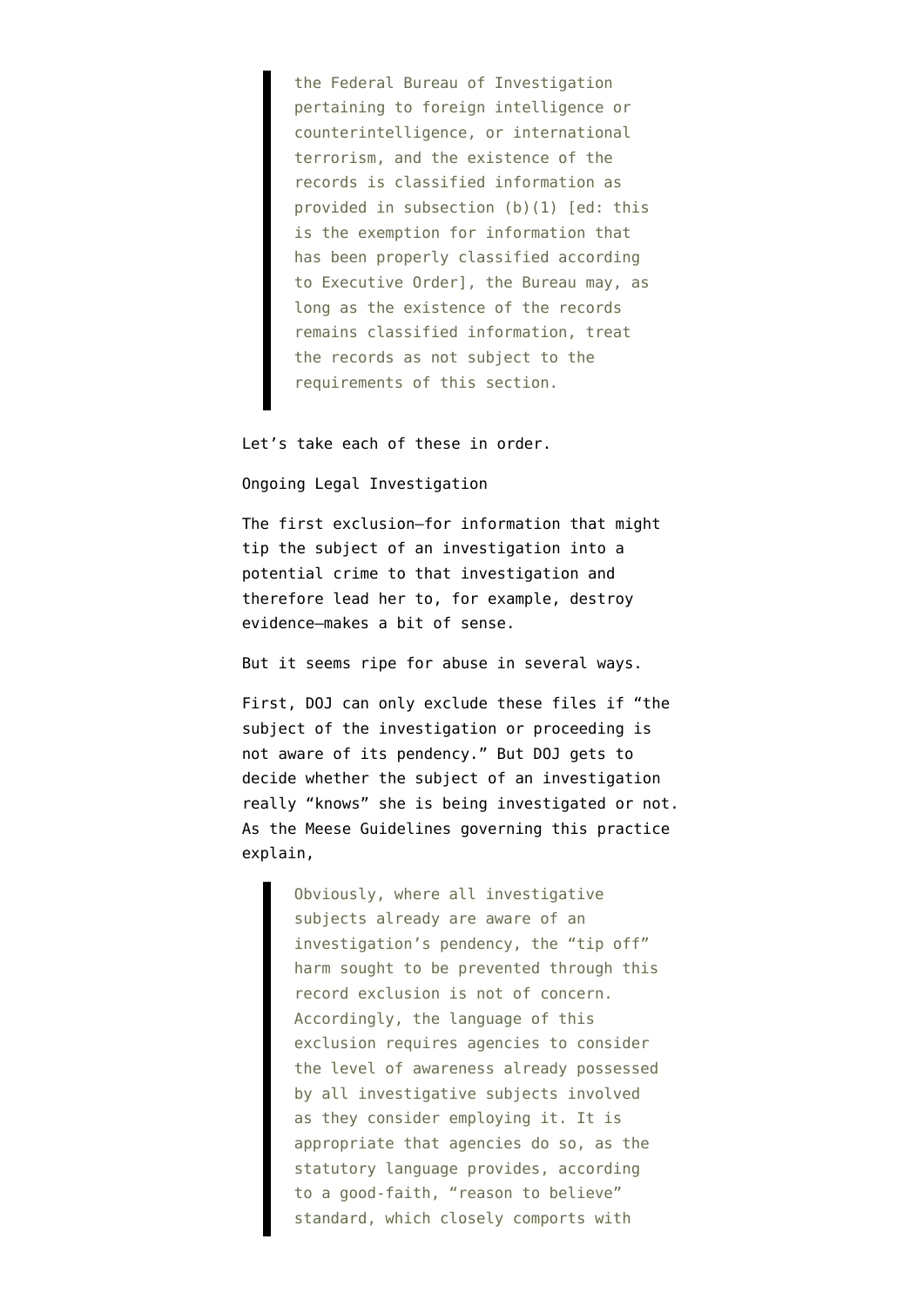the "could reasonably be expected to" standard utilized both within this exclusion and in the amended form of Exemption 7(A).

This "reason to believe" standard for considering a subject's pre-existing awareness should afford agencies all necessary latitude in making such determinations. As the exclusion is phrased, this requirement is satisfied so long as an agency determines that it affirmatively possesses "reason to believe" that such awareness does not in fact exist. While it is always possible that an agency might possess somewhat conflicting or even contradictory indications on such a point, it should be firmly resolved that a subject is aware of an investigation before an agency risks impairing it through any

telling FOIA disclosure. [\(38\)](http://www.justice.gov/oip/86agmemo.htm#N_38_)

38. Indeed, it is even conceivable that some investigative subjects seeking to force out sensitive information through the FOIA might attempt to evade the protective barrier of this exclusion by generally professing (*i.e.*, speculating) to agencies at the outset that they "know" of ongoing investigations against them. Because such a ploy, if accepted, could defeat the exclusion's clear statutory purpose, agencies should rely upon their own objective indicia of subject awareness and consequent harm. [my emphasis]

While DOJ could presumably claim a person who has been interviewed by the FBI, but has not been formally told he was the subject of an investigation, did not "know" he was the subject of the investigation, this broad leeway for DOJ (or other agencies–in another footnote Meese makes it clear that non-law enforcement agencies can use this exclusion as well) to determine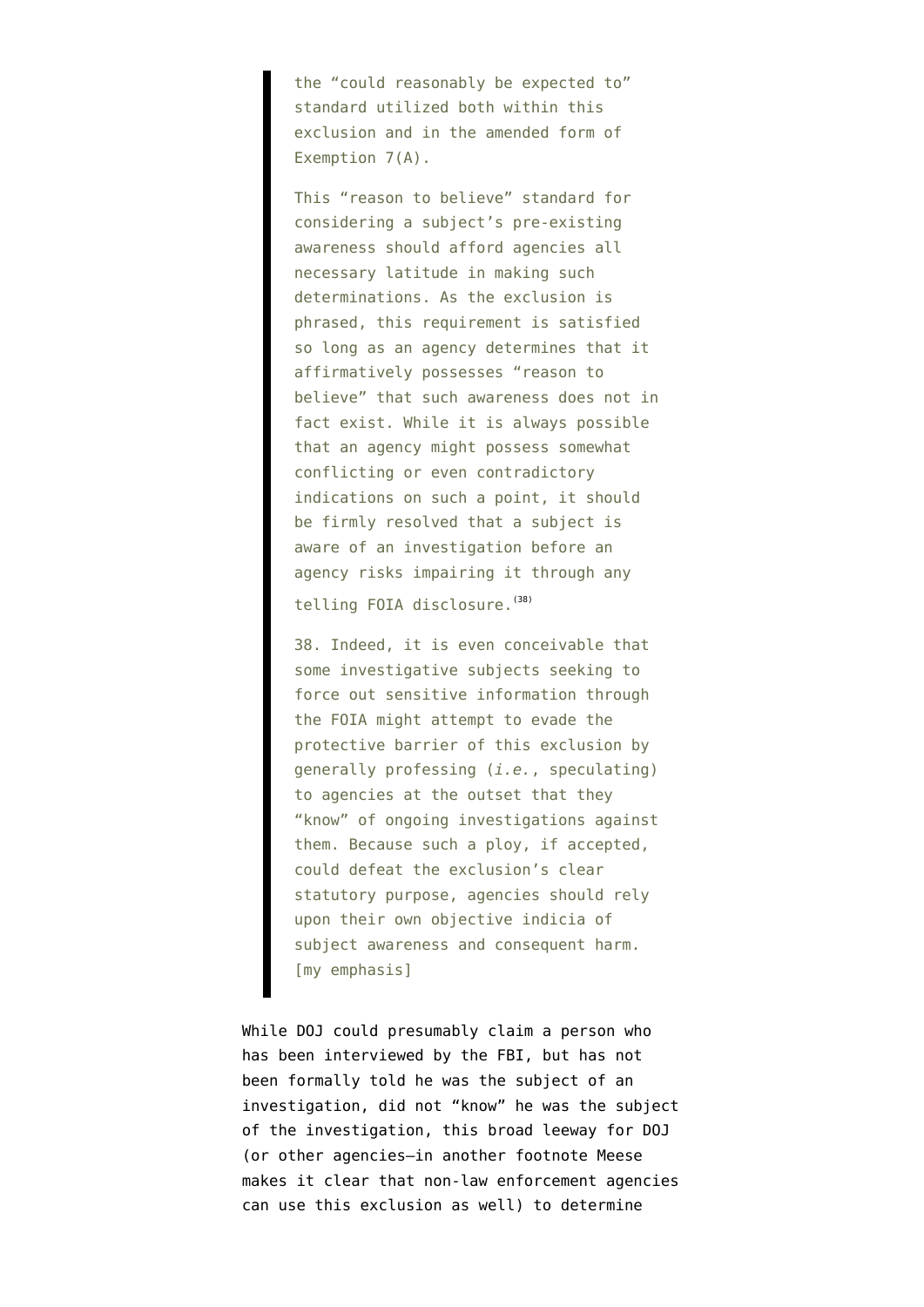whether a subject of an investigation knows about that investigation seems most ripe for abuse for the object of surveillance. That is, FBI may be following a person in barely concealed surveillance or throwing multiple informants at him, but still claim it had reason to believe that the subject did not affirmatively know about the investigation.

DOJ's prerogative to decide whether or not a subject of an investigation knows about the investigation seems particularly open for abuse given the kind of drawn out investigations that have become more common since 9/11. If someone routinely gets stopped at the border, do they "know" they are the subject of an investigation? If peace activists realize there's an informant in their midst, do they "know" they are they subject of an investigation?

DOJ–or the CIA or the Customs and Border Patrol or DHS generally or the SEC or Treasury–get to decide, not the person himself. Which means this exclusion can be used a shield to hide abusive fishing expeditions.

Moreover, how does this exclusion work with "assessments," [which can be](https://www.eff.org/deeplinks/2009/09/prompted-eff-lawsuit-fbi-partially-releases-domest) initiated with no predicate? These, after all, involve possible violations of law (though there would be almost no evidence one way or another). Would FBI shield the assessments its agents had made, as part of its effort to hide how much information it collects on completely innocent people?

## Informants

The second exclusion prevents people from asking for information on people they suspect might be informants by name. So, for example, if a peace group thinks Joe Smith asks too many question about group members' pot smoking and therefore might be an informant, their FOIA request for information on him could be excluded.

The practice makes sense when you're thinking primarily of the dangerous role mafia or drug informants play. But given the increasing use of informants both in the War on Drugs and the War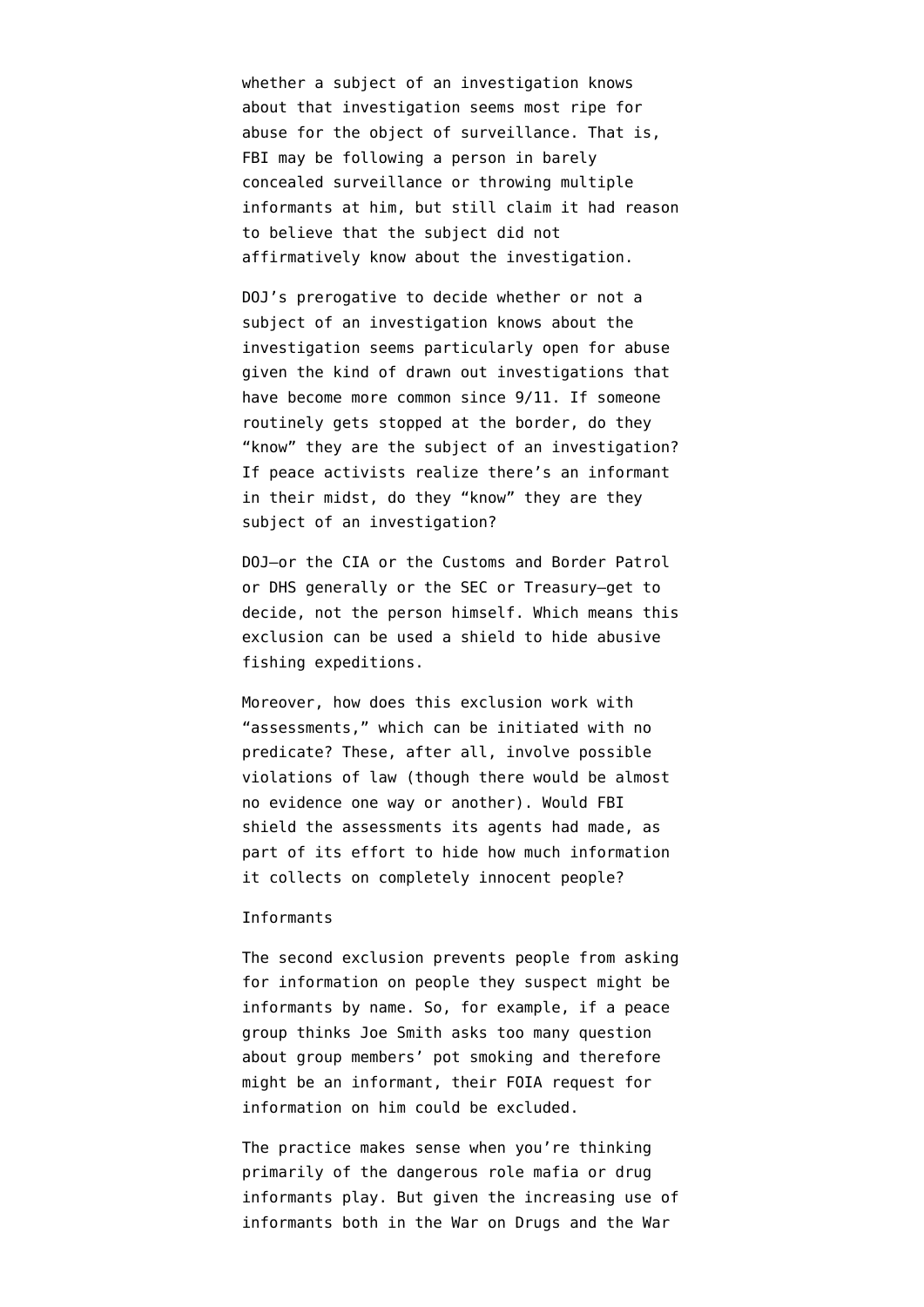on Terror (not to mention the War on Peaceful Protest), this exclusion seems ripe to shield abuse. For example, even where an informant has made it obvious that she is an informant, the FBI can hide details about what they're paying her, how they've coerced her to becoming an informant, or even what predicate they used, if any, to justify sending an informant to spy on a group.

And with this exclusion, the FBI has set an even higher bar for making such records available–records can be excluded so long as the government hasn't officially confirmed an informant's role. Meese [writes,](http://www.justice.gov/oip/86agmemo.htm#%28c%29%282%29)

> Not unlike the  $(c)(1)$  exclusion, this exclusion is expressly conditioned so as to not apply where "the informant's status as an informant has been officially confirmed." 5 U.S.C.§ 552(c)(2). Although the temporal nature of this condition is made somewhat less clear through the structure and phrasing of exclusion (c)(2) than is the counterpart condition in exclusion (c)(1), it reasonably should be taken as likewise requiring that an agency employing (c)(2) protection cease doing so in the unlikely event that, during the pendency of a request, the informant involved becomes "officially confirmed" as such. In this regard, however, it should be remembered that, as a matter of well-recognized principle under the FOIA, "official confirmation" is a high standard indeed.

So in the case where an informant really fucks up or lies, the FBI can simply never acknowledge the informant's role (if the informant lied or engaged in ongoing crimes, he'd be less likely to ever serve as a witness at a trial where his role might be officially confirmed, after all). And that would prevent citizens from showing the abuse inherent in the use of informants.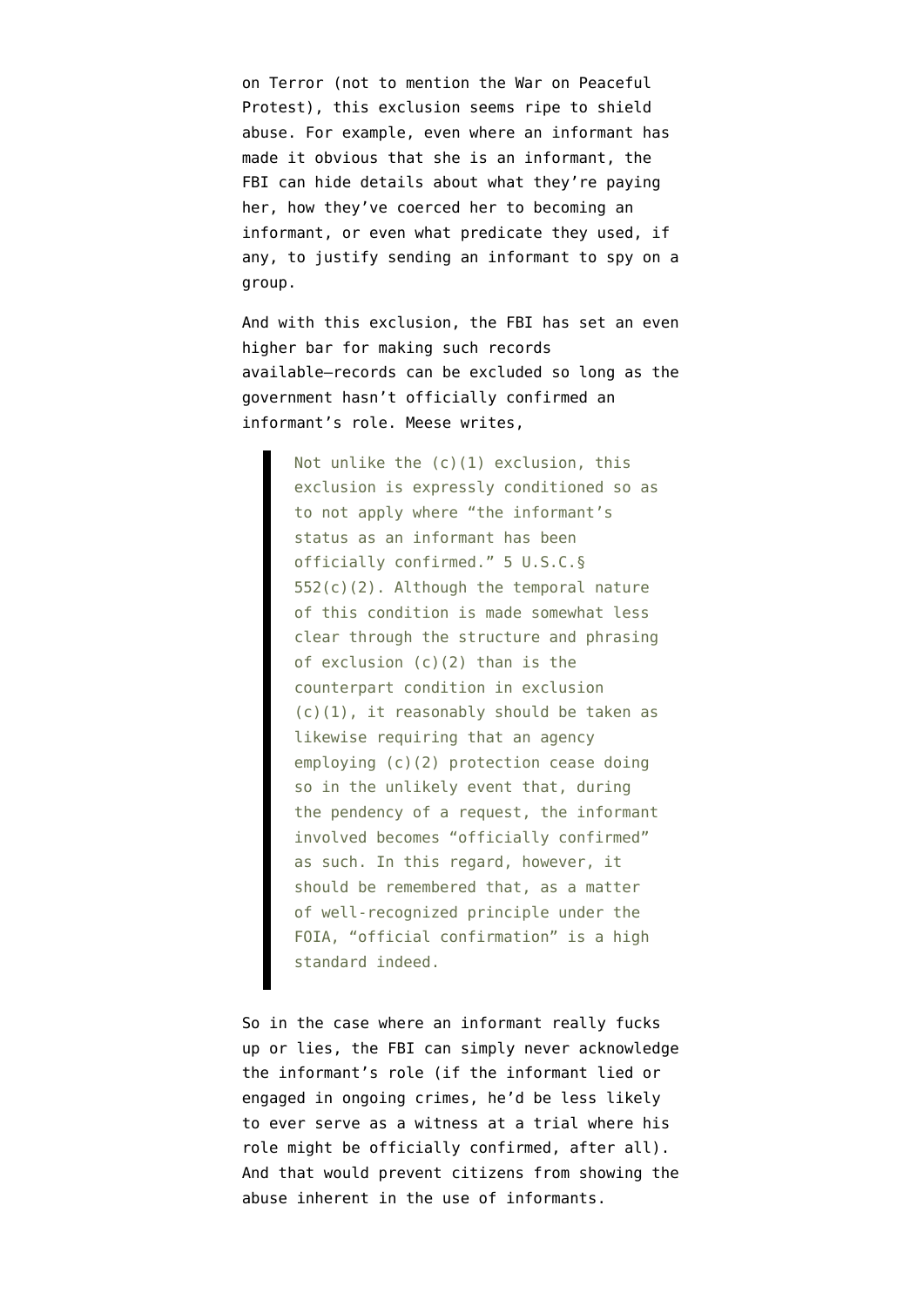Classified FBI records on "foreign intelligence or counterintelligence, or international terrorism"

As with the other two exclusions, there's some logic to the third, covering classified FBI records on foreign intelligence, counterintelligence, or international terrorism. In areas where the FBI acts as intelligence rather than law enforcement officers, you don't want the subject of their spying to learn they are being spied on.You don't want Anna Chapman or Robert Hanssen to know that you're hip to their role as a spy.

Or at, that logic held before 9/11 turned the "foreign intelligence" category into a giant grab bag.

In the guise of investigating potential terrorists, the FBI and related agencies have trolled First Amendment protected chat rooms, collected information on journalists, infiltrated houses of worship, developed lists of people who bought acetone and hydrogen peroxide, and used completely innocent people's cell phone signals to map the geolocation of wide swaths of this country. And yet if you, a completely innocent person, asked the FBI whether it had ever tracked your purchase of nail polish remover, it could simply deny it had records on those purchases.

So as with the other two exclusions, this one could be used to shield abuse, and, more specifically, racial profiling, or outright illegal surveillance. And on a more general level, it would prevent Americans from discovering how little protection minimization guidelines now offer them.

In other words, while there are very good reasons for these exclusions to exist, they are prone to abuse. And DOJ's practice of not identifying withheld information at all makes it a lot less likely for a judge to review such exclusionary decisions, which makes it likely FBI would get away with such abuse if they were